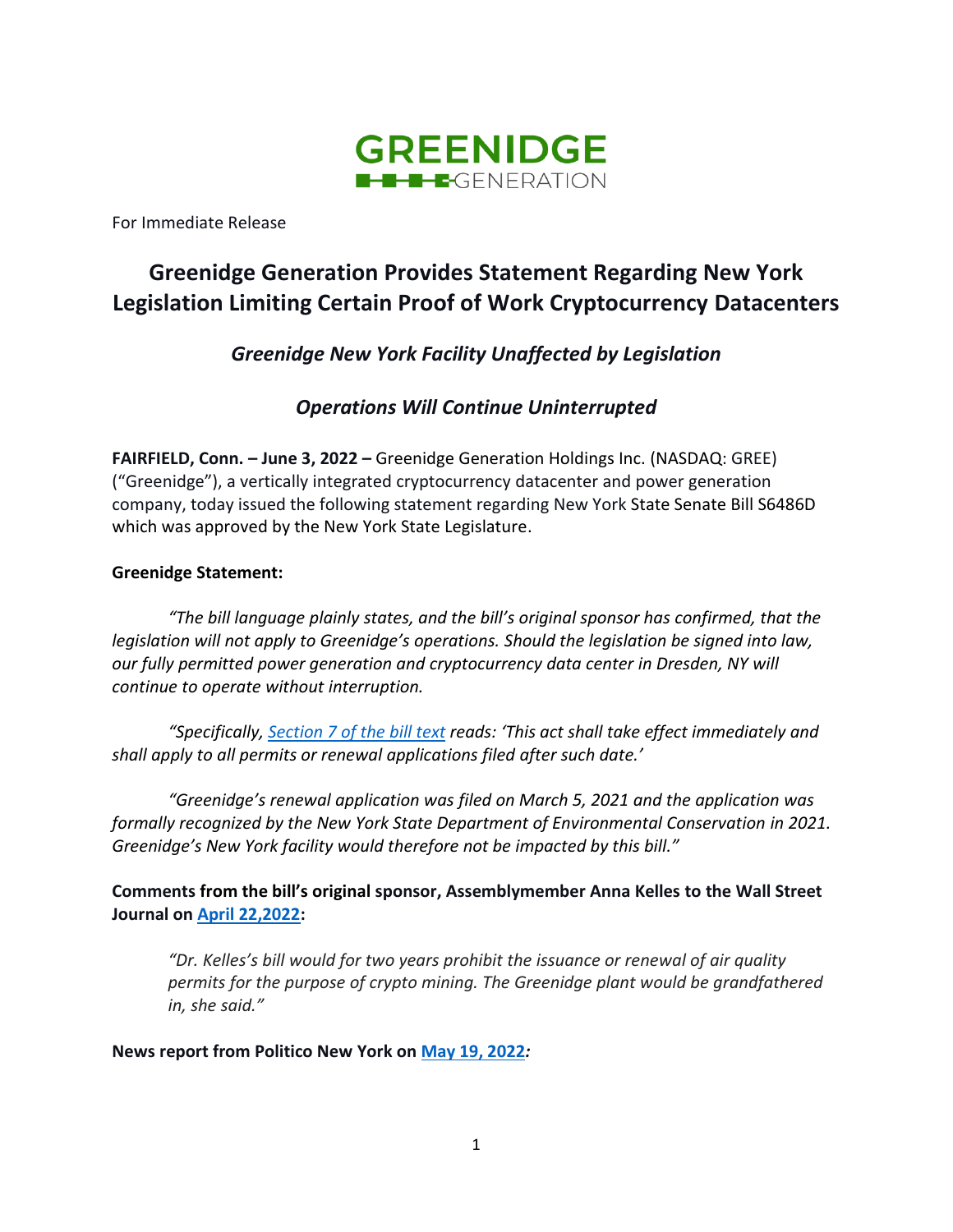*"The bill, which has passed the Assembly and needs approval in the state Senate, where a broader prohibition passed last year, will not affect Greenidge…"*

#### **About Greenidge Generation Holdings Inc.**

Greenidge Generation Holdings Inc. (NASDAQ: GREE) is a vertically integrated cryptocurrency data center and power generation company. Greenidge is committed to 100% carbon-neutral data center operations at all of its locations by utilizing low-carbon sources of energy and offsetting its carbon footprint.

#### **Forward-Looking Statements**

This press release includes certain statements that may constitute "forward-looking statements" within the meaning of Section 27A of the Securities Act of 1933, as amended, and Section 21E of the Securities Exchange Act of 1934, as amended. All statements other than statements of historical fact are forward-looking statements for purposes of federal and state securities laws. These forward-looking statements involve uncertainties that could significantly affect Greenidge's financial or operating results. These forward-looking statements may be identified by terms such as "anticipate," "believe," "continue," "foresee," "expect," "intend," "plan," "may," "will," "would," "could," and "should," and the negative of these terms or other similar expressions. Forward-looking statements are based on current beliefs and assumptions that are subject to risks and uncertainties and are not guarantees of future performance. Forward-looking statements in this press release include, among other things, statements regarding the business plan, business strategy and operations of Greenidge in the future. In addition, all statements that address operating performance and future performance, events or developments that are expected or anticipated to occur in the future, such as statements concerning the impact of the Bill on Greenidge's operations and the ability of Greenidge's operations to be grandfathered under the bill, are forward-looking statements. Forward-looking statements are subject to a number of risks, uncertainties and assumptions. Matters and factors that could cause actual results to differ materially from those expressed or implied in such forward-looking statements include but are not limited to the matters and factors described in Part I, Item 1A. "Risk Factors" of Greenidge's Annual Report on Form 10-K for the year ended December 31, 2021, and its other filings with the Securities and Exchange Commission, all of the forward-looking statements made in this press release are qualified by the information contained under this caption. No assurance can be given that these are all of the factors that could cause actual results to vary materially from the forward-looking statements in this press release. You should not put undue reliance on forward-looking statements. No assurances can be given that any of the events anticipated by the forwardlooking statements will transpire or occur, or if any of them do occur, the actual results, performance, or achievements of Greenidge could differ materially from the results expressed in, or implied by, any forward-looking statements. All forward-looking statements speak only as of the date of this press release and Greenidge does not assume any duty to update or revise any forward-looking statements included in this press release, whether as a result of new information, the occurrence of future events, uncertainties or otherwise, after the date of this press release.